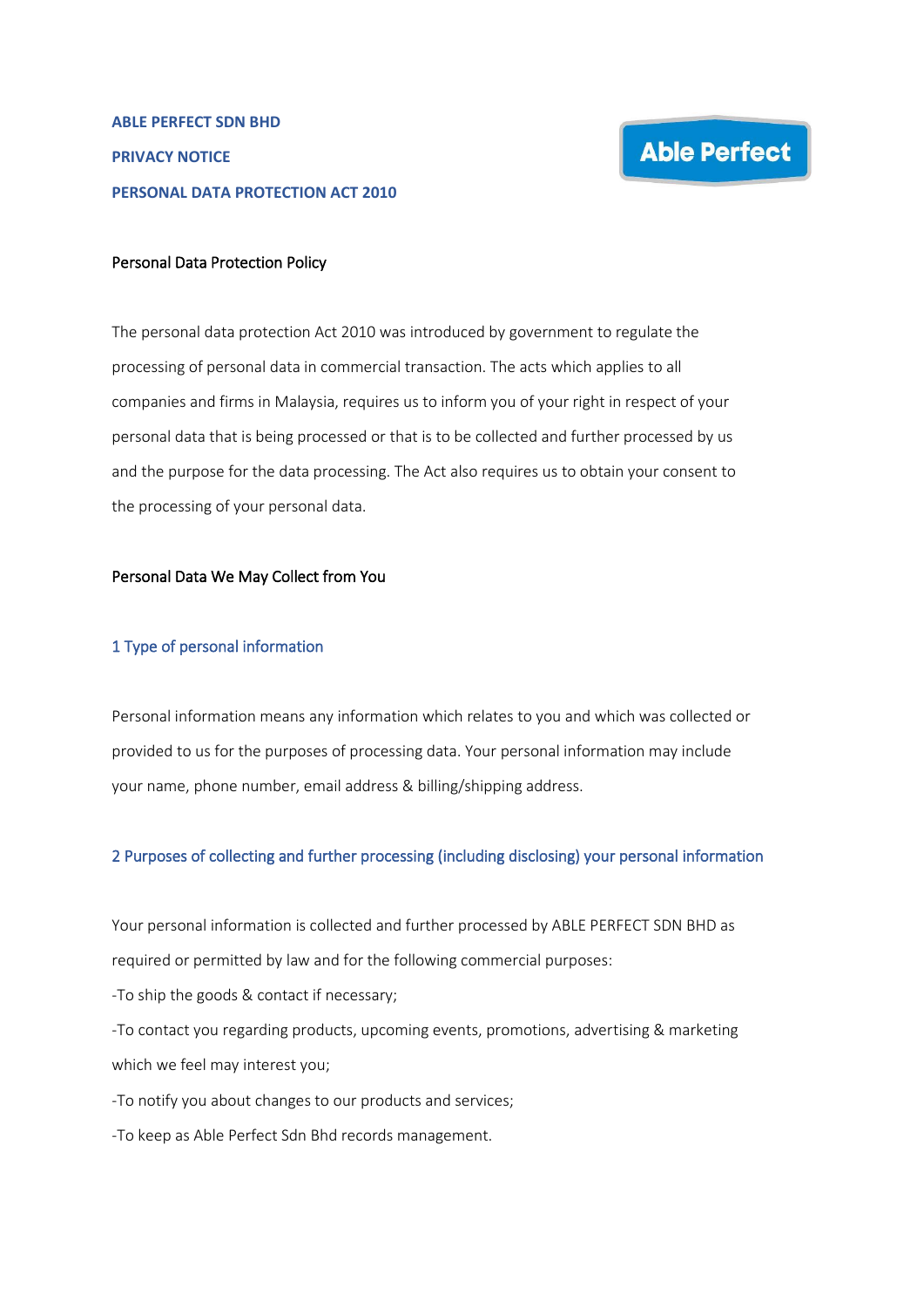#### 3 Disclosures and transfers of personal information (within or outside of Malaysia)

Your personal information may be disclosed to relevant third parties (within or outside of Malaysia) as required under law.

You hereby acknowledge that such disclosure and transfer may occur and permit ABLE PERFECT SDN BHD to release your personal information to the other party as below: Government departments / agencies, statutory authorities and industry regulators.

## 4 Right to access and correct personal information

You have the right to access and correct your personal information held by us. We will make every endeavour to ensure your personal information is accurate and up to date therefore we ask that if there are changes to your information you should notify us directly. If you would like to correct your personal information, please contact us at the details provided in section 5 below.

#### 5 Limiting the processing of personal information, further enquiries and complaints If:

(i) you would like to obtain further information on how to limit the processing of your personal information; (ii) you have any further query; or (iii) you would like to make a complaint in respect of your personal information, you may contact: ABLE PERFECT SDN BHD Lot 2111 & 2112, Jalan Enggang, Batu 9, Kampung Kebun Baru, Telok Panglima Garang, 42500 Selangor, Malaysia Tel : + (603) 3122 8801 Fax : + (603) 3122 8802 Email : marketing.team@ableperfect.com.my domestic.team@ableperfect.com.my